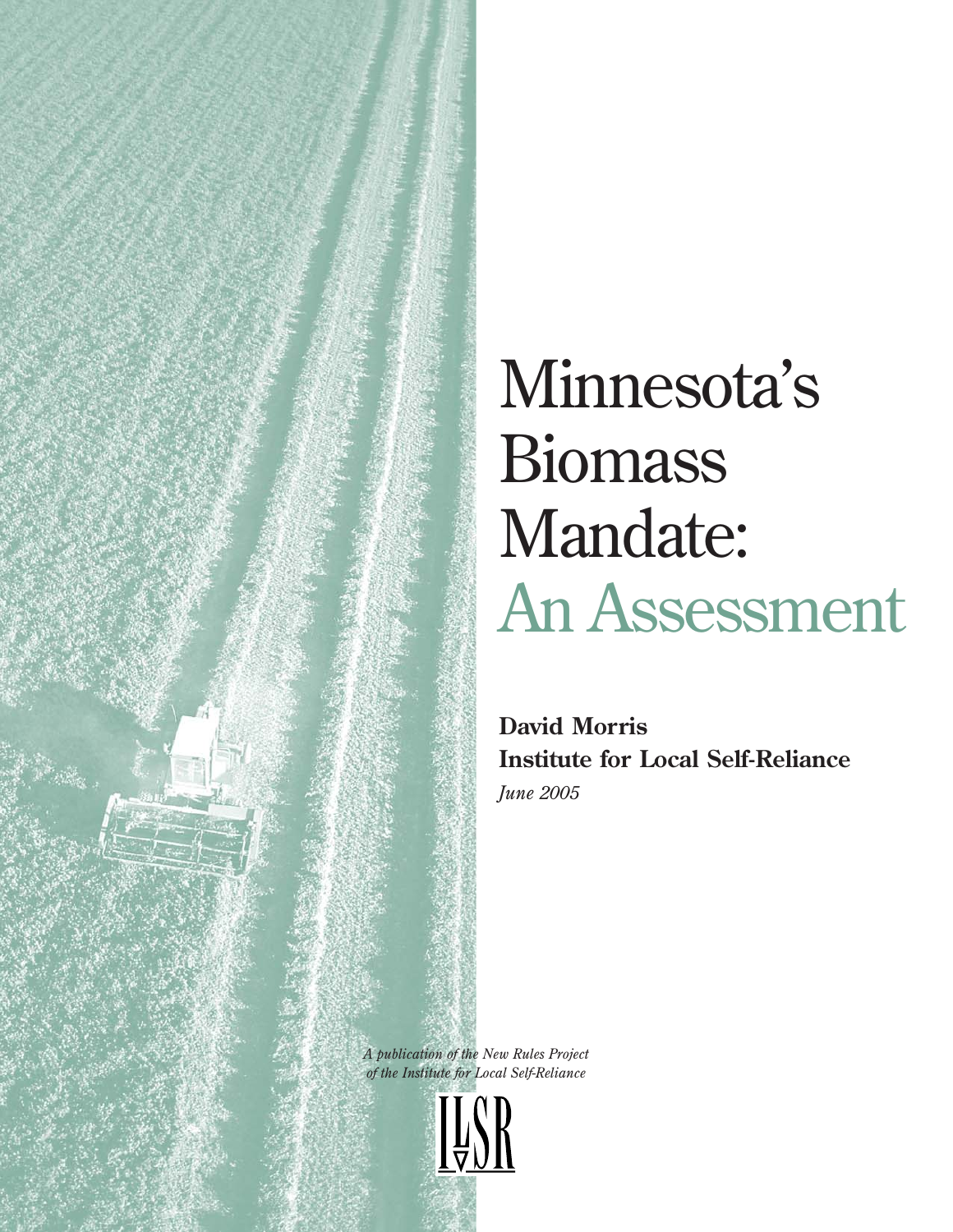## **Other publications from the New Rules Project of the Institute for Local Self-Reliance:**

**Who Will Own Minnesota's Information Highways?** by Becca Vargo Daggett and David Morris, June 2005

**A Better Way to Get From Here to There: A Commentary on the Hydrogen Economy and a Proposal for an Alternative Strategy** by David Morris, January 2004 (expanded version forthcoming, August 2005)

**Seeing the Light: Regaining Control of Our Electricity System** by David Morris, 2001

**The Home Town Advantage: How to Defend Your Main Street Against Chain Stores and Why It Matters** by Stacy Mitchell, 2000

**Available at** *www.newrules.org*



The Institute for Local Self-Reliance (ILSR) is a nonprofit research and educational organization that provides technical assistance and information on environmentally sound economic development strategies. Since 1974, ILSR has worked with citizen groups, governments and private businesses in developing policies that extract the maximum value from local resources.

#### **Institute for Local Self-Reliance**

1313 5th Street SE Minneapolis, MN 55414 Phone: (612) 379-3815 Fax: (612) 379-3920

*www.ilsr.org*

© 2005 by the Institute for Local Self-Reliance All Rights Reserved

No part of this document may be reproduced in any form or by any electronic or mechanical means, including information storage and retrieval systems, without permission in writing from the Institute for Local Self-Reliance, Washington, DC.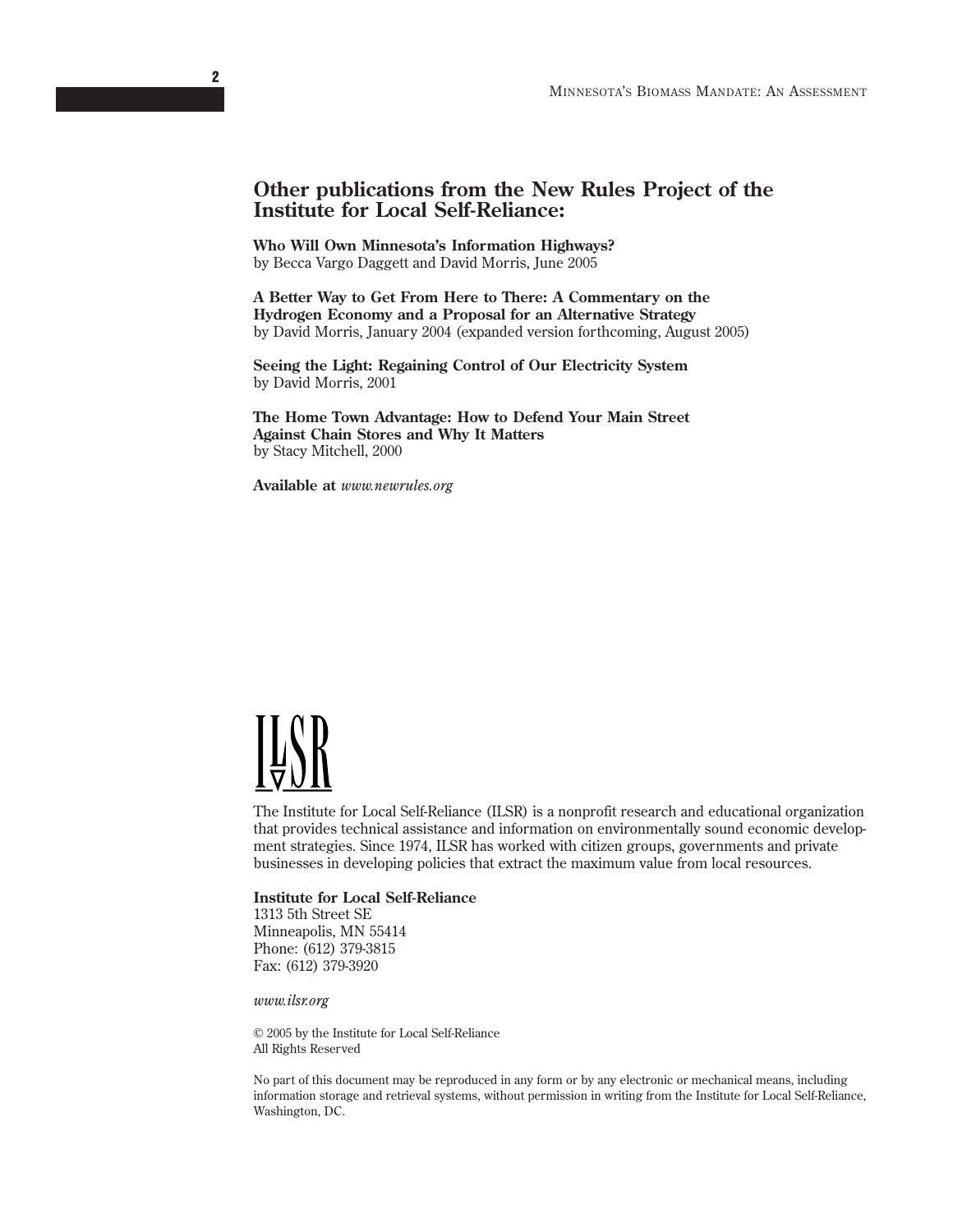## Minnesota's Biomass Mandate: An Assessment

David Morris, Vice President Institute for Local Self-Reliance *May 2005*

## **Summary**

In 1994, as part of an effort to promote renewable electricity, the Minnesota legislature required the state's largest utility to generate or purchase 125 megawatts (MW) of biomassfueled electricity by 2002.<sup>1</sup>

As of May 1, 2005 only 20 percent (25 MW) of the original mandated goal has come online. Another 50 MW is expected to become operational by mid 2007. Contracts for the remaining biomass have yet to be approved.

The mandate was originally designed to spur new energy crops and new energy conversion technologies. The first two projects seriously considered satisfied both these worthy objectives. One, by a farmer cooperative, proposed to make alfalfa an energy as well as animal feed crop. The other, by a Minnesota business, proposed to use fast growing trees to fuel a patented whole tree energy conversion technology.

Within a year of the passage of the original mandate, its objectives were modified to allow the use of waste wood as a biomass fuel. By 2000, the biomass mandate had been transformed into a giant waste-to-energy subsidy that will cost Xcel Energy's electricity customers at least \$1.1 billion over the next 20 years.<sup>2</sup>

In 1994, Minnesota utilities and businesses were using 3.5 million tons of biomass in the form of waste wood and urban organic wastes to generate electricity. As of May 1, 2005, the biomass mandate has resulted in an additional 280,000 tons of waste wood being used for the generation of electricity. Another approved contract will result in the incineration of more than 500,000 tons of turkey manure.

The last two contracts, which will use waste wood for over 80 percent of their fuel, have yet to be approved by the PUC.

Although 11 years have passed since the

original biomass mandate was enacted, and almost three years since the mandate was to have been fulfilled, one could argue that the process and therefore the debate, is not yet over. Although it would be very difficult politically to make fundamental changes, it might be very wise economically to do so.

If the proposed contract with Virginia and Hibbing were not approved, over \$400 million could be saved or redirected to other biomassrelated or renewable energy related ventures.

The contract for Fibrominn's turkey litter incinerator was approved four years ago. But it was not until December 2004 that the company finally gained sufficient financial commitments to proceed with full construction. Thus it might be possible to buy out that contract. This was common practice in the 1990s by electric utilities that entered into high priced contracts with renewable electricity providers only to see the wholesale price of electricity fall. Buying out Fibrominn's contract would be costly but given the subsidy involved of over \$500 million, it may be prudent.

#### **What happened?**

In retrospect we can identify several problems.

1. The initial legislative language eliminated from consideration a key technology. The original law called for projects that used farmgrown, closed loop biomass to provide 100 percent of the fuel for a power plant. This eliminated the ability of bidders to propose the most cost-effective biomass power producing technology (co-firing biomass with coal).3

2. Political and environmental leaders were unwilling either to fully embrace the biomass mandate's objectives and the large costs necessary to effect those objectives, or to redirect the money law to support less expensive renewable electricity projects.

**The biomass mandate** has been

**3**

transformed into a giant waste-to-energy subsidy that will cost at least \$1.1 billion over the next 20 years.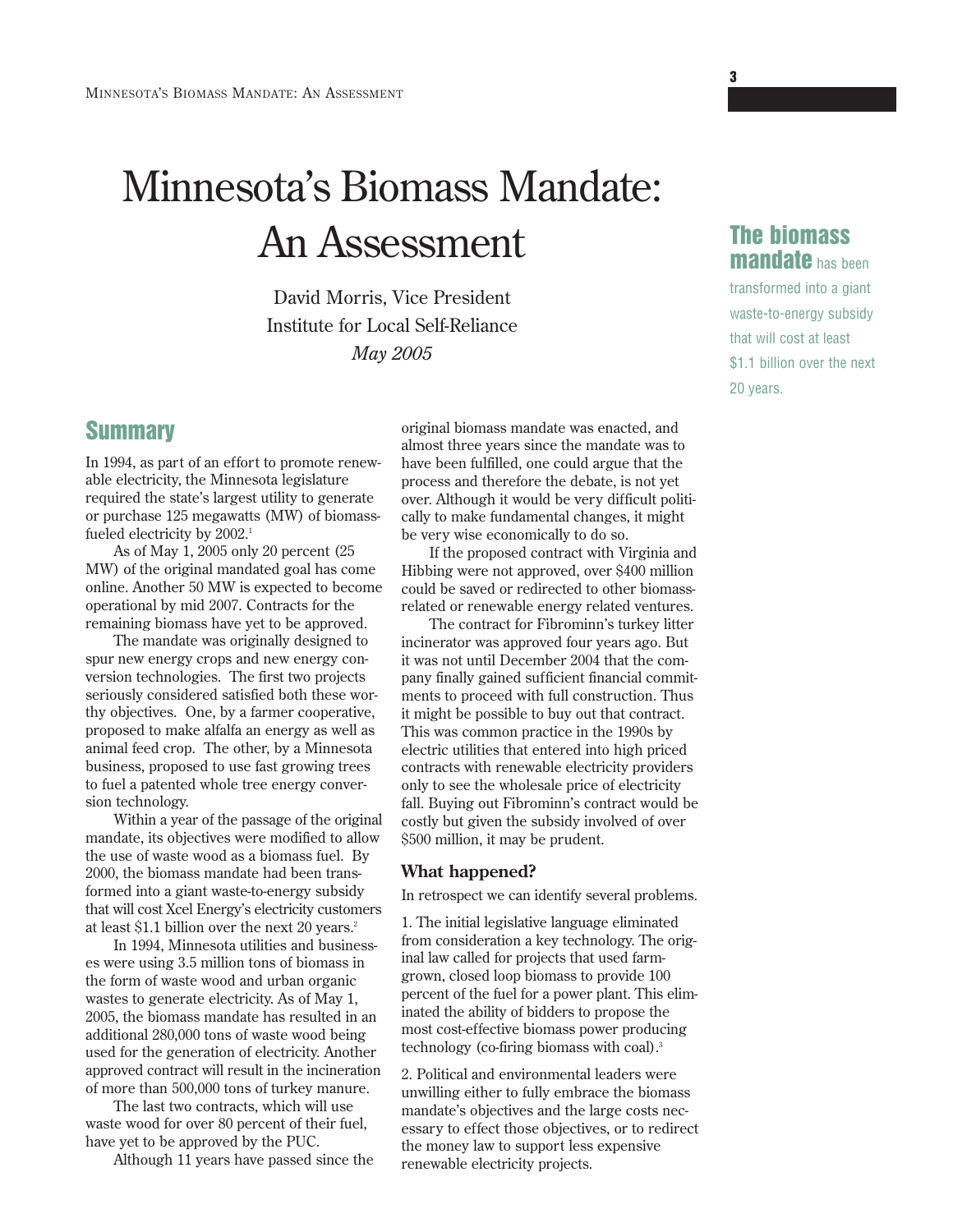3. The continuing presence of the biomass mandate coupled with the delay in bringing new technologies or new "closed-loop" energy crops online opened the door to private firms to successfully lobby the legislature to rewrite the original legislation piecemeal to allow their own waste-based proposals to qualify for the mandate.

## **Background**

In 1994, Minnesota power producers were generating electricity primarily by burning two kinds of biomass: waste wood and waste paper.

Timber and paper companies burned about 2.5 million tons of wood wastes a year to generate about 200 MW to power their own operations. Municipal and county garbage incinerators generated about 115 MW by burning some 1 million tons of organic solid waste.4

In 1994, after a long and contentious legislative debate about whether Minnesota would host a long-term radioactive waste storage facility, the legislature enacted a compromise bill. The owner of the Prairie Island nuclear facility, Northern States Power (now Xcel Energy)<sup>5</sup> was allowed to install sufficient above-ground waste storage capacity to allow the facility to operate at least until 2002. At the same time Northern States Power was required to launch an aggressive renewable electricity initiative to generate about 550 MW by  $2002$ .<sup>6</sup>

To satisfy the mandate, Xcel had to produce or purchase 425 MW of wind power and 125 MW of biomass power by 2002.

At first glance, the biomass mandate appears considerably smaller than the wind mandate. In reality, however, they're comparable because wind generates electricity at rated capacity only intermittently while a biomassfueled plant does so virtually all the time.<sup>7</sup>

The original biomass mandate consisted of a single 70-word paragraph:

A public utility, as defined in Minnesota Statutes, section 216B.02, subdivision 4, that operates a nuclear powered electric generating plant within this state must, by December 31, 1998, construct and operate, purchase, or contract to construct and operate (1) 50 megawatts of electric energy installed capacity generated by farm grown closed-loop biomass; and (2) an additional 75 megawatts of installed capacity so generated by December 31, 2002.<sup>8</sup>

The mandate was designed to move the state beyond the burning of waste wood and urban organic wastes in relatively inefficient power plants. It was generally assumed that the biomass mandate would result in higher priced contracts than traditional energy resources. The legislature put no limit on the cost of biomass power. The contracts were viewed as a way to spur the establishment of new energy crops in Minnesota (e.g. grasses, fast growing trees) and the introduction of higher efficiency energy conversion technologies.

As of May 1, 2005, only 25 MW of new biomass-generated electricity has come online, despite the mandate's December 31, 2002 deadline of 125 MW.

The biomass provisions of the statutes have swollen to more than 2,200 words stretching over four pages. And the 2005 legislature likely will pass further modifications, lengthening the statute even more.

The original intent of the biomass mandate will never be realized with the current list of proposed projects. If planned facilities with contracts under the biomass mandate actually come online, about 90 percent of the biomass used will be waste wood or waste agricultural materials.9 No advanced technologies are involved in any of the facilities either currently operational or proposed.

The cost per kWh of the biomass mandate was originally expected to be similar to the cost of the wind energy mandate. However, the biomass contracts approved have prices nearly three times greater than wind energy.10 Indeed, based on current power purchase contracts, Xcel customers stand to pay over \$1.1 billion more over the life of the contracts for biomass-generated electricity than if an equivalent amount of wind-generated electricity had been purchased.

#### **What happened?**

#### **1. The 1994 legislation was flawed.**

Originally, projects meeting the requirements of the biomass mandate had to be 100 percent fueled by farm-grown closed loop biomass. In 1996 the legislature revised that percentage downward to 75 percent, that still eliminated from consideration the least expensive biomass-to-electricity option: co-firing biomass with coal.

This shortcoming was one of several reasons for the difficulties encountered by the Minnesota Valley Alfalfa Producers (MnVAP) biomass energy project. MnVAP is a cooperative of alfalfa farmers near Granite Falls. As MnVAP's initial studies found, the value of the

**2005,** only 25 MW of new biomass-generated electricity has come on-line, despite the mandate's December 31, 2002 deadline of 125 MW.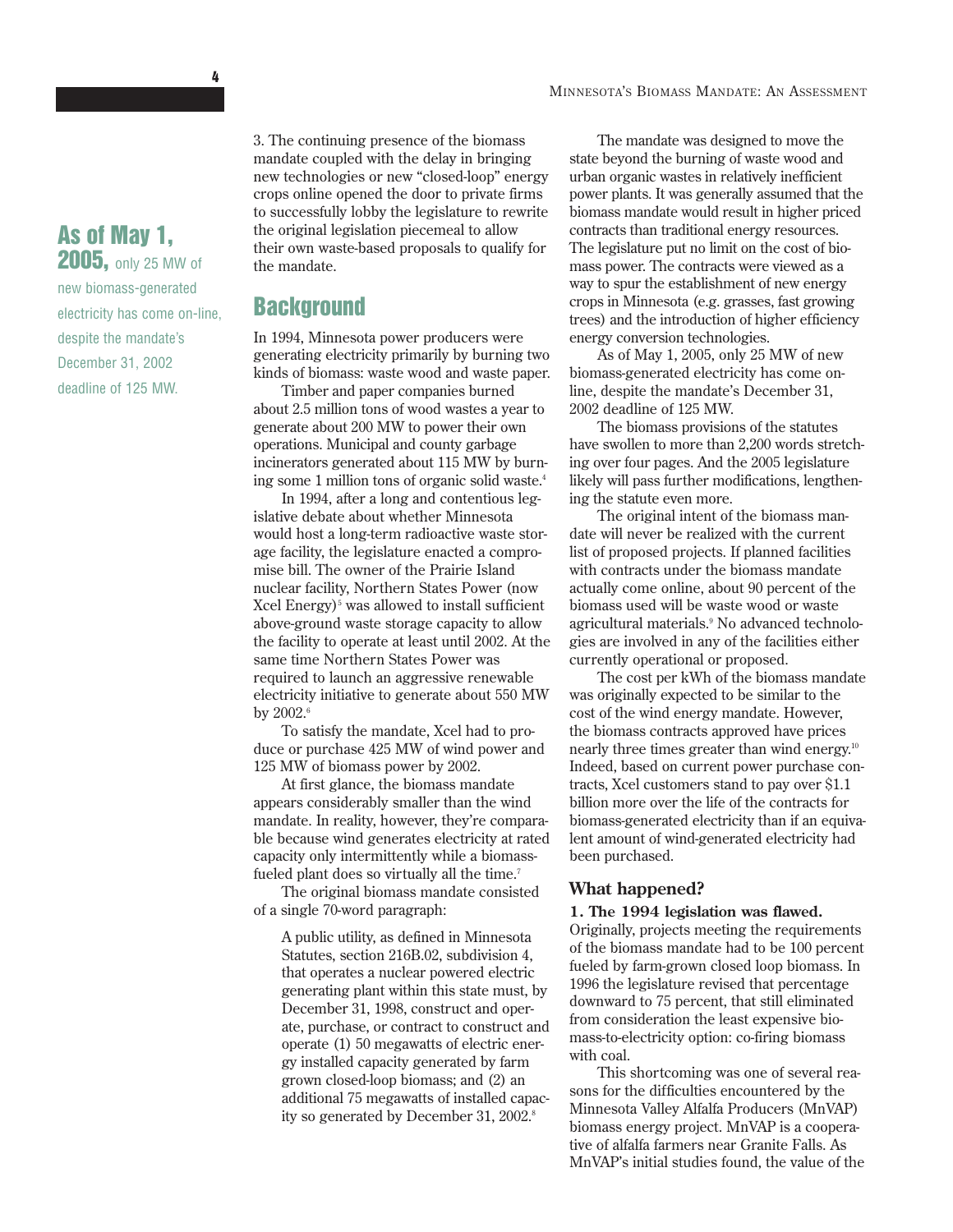alfalfa lies in its leaf protein, not in its stems. Important work was done on finding efficient ways of separating and processing that protein and opening up new value added markets for it. But in the end the overwhelming focus was on building the new stem gasification power plant.

Except for the requirements in the law and DOE's intervention and funding for a greenfield plant, MnVAP might have sent its alfalfa stems to Xcel's Sherco facility to be cofired with coal. A three percent biomass co-firing ratio would have generated about as much biomass electricity as MnVAP's proposed gasification facility at a cost as little as 20 percent the price of MnVAP's 1998 power purchase agreement (PPA).

Only in 2003 did the legislature finally allow co-firing to qualify for the biomass mandate, but only if the existing contracts did not succeed in satisfying the slimmed down goal (110 MW vs. the original 125 MW).

Since it wasn't allowed to co-fire alfalfa stems with coal in an existing power plant, MnVAP opted to build an expensive new power plant based on an uncommercialized technology, the gasification of alfalfa stems to fuel a gas turbine. MnVAP was also encouraged to build a new power plant by the U.S. Department of Energy. Eager to show progress in its biomass energy program, DOE offered MnVAP \$40 million to build a biomass gasification facility.

The MnVAP project was also undermined by the three year delay in negotiating and approving a purchased power agreement. Part of this delay was due to the request by environmental organizations and the Department of Commerce to the PUC for an environmental impact statement on MnVAP's project.

## **MnVAP's Contract Negotiation Timeline**

- September 1995. NSP identifies MnVAP as one of three projects with which it will negotiate.
- March 1996. NSP proposes to reject all bids.
- June 1996. The PUC orders NSP to select and submit the name of a developer for the first 50MW of the biomass mandate.
- July 1996. NSP selects a 75 MW proposal from MnVAP for contract negotiations.
- February 1998. NSP asks the PUC to approve a 12 year power purchase agreement(PPA) with MnVAP.
- January 1999. A key financial partner with MnVAP withdraws from the project.
- March 1999. DOE freezes further funding.
- April 1999. The PUC approves the PPA with MnVAP.
- December 1999. NSP/Xcel terminates the contract with MnVAP.

Many participants in the MnVAP proceedings were concerned about the high price of its proposed contract with NSP, an estimated \$105 per MWH. Ironically, in retrospect, MnVAP's project may have been the lowest cost project of all the biomass mandate projects because the terms of the contract were for 12 years whereas all other biomass contracts were for 20 or 21 years. (Anticipated DOE funding also decreased the project's cost.)

**2. The reluctance of Xcel Energy, the state's energy and political leaders and the environmental community to engage the biomass mandate and its original objectives left the situation in limbo for several years.**

The focus of the environmental community was almost entirely on the wind power mandate. The biomass mandate had been an afterthought in the original legislation, and when it suffered birth pangs while the cost of wind energy dropped, the environmental and renewable energy community quickly gave its blessing to allowing waste wood to qualify.

#### *District Energy*

Biomass wastes were specifically prohibited by the original legislation. The original intent was focused on farm-grown sources of biomass. Only one legislative session after it was enacted, the biomass provision was altered to allow the Saint Paul District Energy company to qualify for 25 MW of the 125 MW mandate by using waste wood as its fuel.

Permission to use waste fuels was initially limited to the District Energy company.<sup>11</sup> Proponents justified the exemption for District Energy because its district heating system was itself an improved way of heating downtowns and biomass would displace coal burned in a downtown facility, and the proposed cogeneration plant would not only generate electricity but also capture the waste heat generated. By capturing the waste heat the overall process would be two or three times more efficient than a simple biomass-toelectricity process.

#### *Fibrominn*

In the 2000 legislative session, the waste fuels exemption was broadened to include poultry litter. The change in the biomass law benefited a single company, Fibrowatt, a subsidiary of a

## **Ironically,** in

retrospect, MnVAP's project may have been the lowest cost project of all.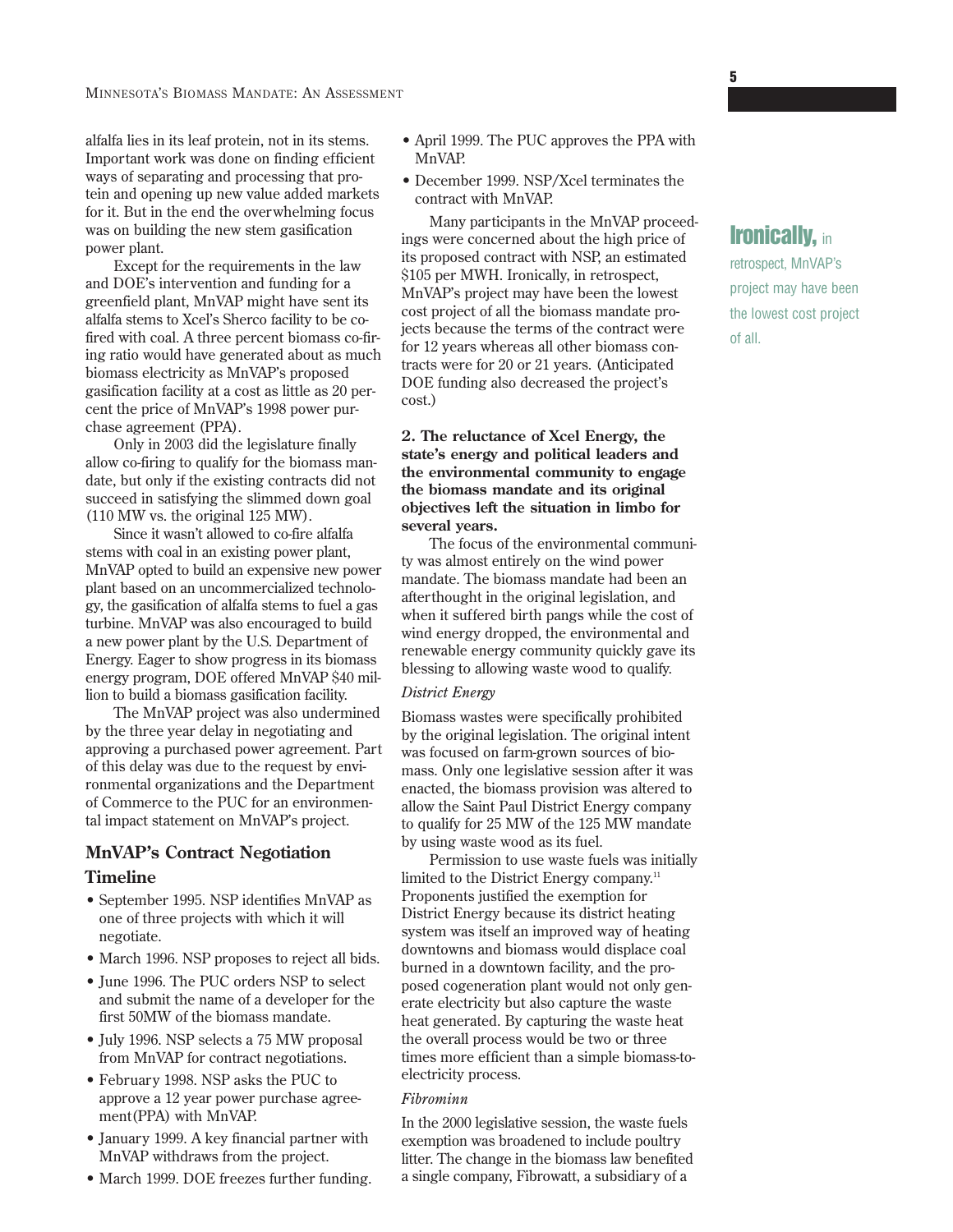## **EPS intended** to

contract with farmers to raise fast growing hybrid poplars on a five-year harvest cycle on about 25,000 acres near St. Peter, and burn the whole tree in a specially designed power system.

British corporation. The change was made even though poultry litter, at least in Minnesota, had a healthy, growing and unsubsidized market as a nitrogen-rich fertilizer. The legislature decided to heavily subsidize a shift from the use of poultry manure to displace natural gas-derived nitrogen fertilizer to its use to generate electricity.

Minnesota's executive branch agencies were split on the Fibrowatt exception. Minnesota's Department of Agriculture strongly supported the poultry litter biomass legislation. But the Department of Commerce argued before the legislature that if the mandate were to be opened to further use of waste materials it should allow all waste fuels, not just poultry litter. The Department of Commerce noted that by opening up the mandate for all waste fuels more competitive bids would be forthcoming, lowering the prices and potentially encouraging more efficient conversion technologies.

The Institute for Local Self-Reliance suggested that rather than expanding the definition of biomass to include waste wood and poultry manure, the remaining part of the biomass mandate not yet under contract should be shifted to the wind energy mandate. At the estimated cost of the 50 MW Fibrominn (Fibrowatt's local subsidiary) contract (9.5 cents per kWh) more than 450 MW of additional wind power could be purchased (at 2.9 cents per kWh).

The environmental community did not take a position one way or the other on the Fibrominn legislation.

Xcel argued that opening up the biomass mandate to competitive bidding would make it unlikely it could meet the legislature's 2002 deadline. Only the poultry litter incinerator could bring an additional 50 MW of biomass power online by the deadline.

To deal with some of the issues raised by critics, the legislature included two new provisions in the biomass mandate statute. One required that the Fibrominn contract be lower in price than the existing lowest cost contract, that of District Energy.

Initially, Fibrominn submitted a price remarkably similar to that of District Energy. Fibrominn's original offer was \$94.21 per megawatt-hour (MWh), compared to District Energy's \$95.25 (see Appendix A for costs of all the negotiated biomass contracts.) Further negotiations with Fibrominn lowered the ultimate contract price to \$85.97 per MWh.

Another provision of the 2000 legislation required that Fibrominn's "capacity must be

scheduled to be operational by December 31, 2002." To avoid the 3.5 year delay that undermined the MnVAP project and to ensure that Fibrominn did meet the December 31, 2002 deadline, the legislation directed the PUC to "finally approve, modify or disapprove no later than July 1, 2001 all contracts submitted by a public utility as of September 1, 2000 to meet the mandate set forth in this subdivision."

The PUC did this, but in mid 2002, Fibrominn requested an extension beyond the December 2002 deadline. Additional extensions were also requested and granted. In December 2004 the company announced it had finally attracted sufficient financial guarantees to build the plant. The facility is currently scheduled to become operational in mid 2007.

#### *EPS/Beck*

Besides the MnVAP project, the other biomass power project that was to use new energy crops was that of Energy Performance Systems (EPS), a Minnesota company headed up by an engineer who had run Northern States Power's (NSP is now Xcel Energy) biomass program in the 1980s. EPS intended to contract with farmers to raise fast growing hybrid poplars on a five-year harvest cycle on about 25,000 acres near St. Peter, and burn the whole tree in a specially designed power system.

In 1996, contract negotiations began with EPS and its partner, R.W. Beck. An initial 25 MW contract was negotiated. In August 1999, the PUC deferred the approval of the EPS/Beck contract. The Department of Commerce had recommended that the PUC require the project to double its size, to 50 MW, in order to lower the contract price. NSP responded that "EPS/Beck has stated that it cannot assume the additional risks (of a 50 MW plant)…and still obtain equity participation or financing."

In January 2000 the PUC approved a 20 year PPA between NSP and EPS/Beck for 25 MW and requested NSP to report back within 5 months on the possibility of increasing the contract to 50 or 75 MW. In September 2000 the PUC approved a revised PPA for a 50 MW project by EPS/Beck.

The EPS/Beck project ran into problems and in February 2003, Xcel Energy proposed to transfer EPS/Beck's PPA to NGP Power Corporation (NGPP), a company that proposed to fuel a new biomass power plant near Waseca with fast growing willow trees. The transfer was done via a contingency sales agreement.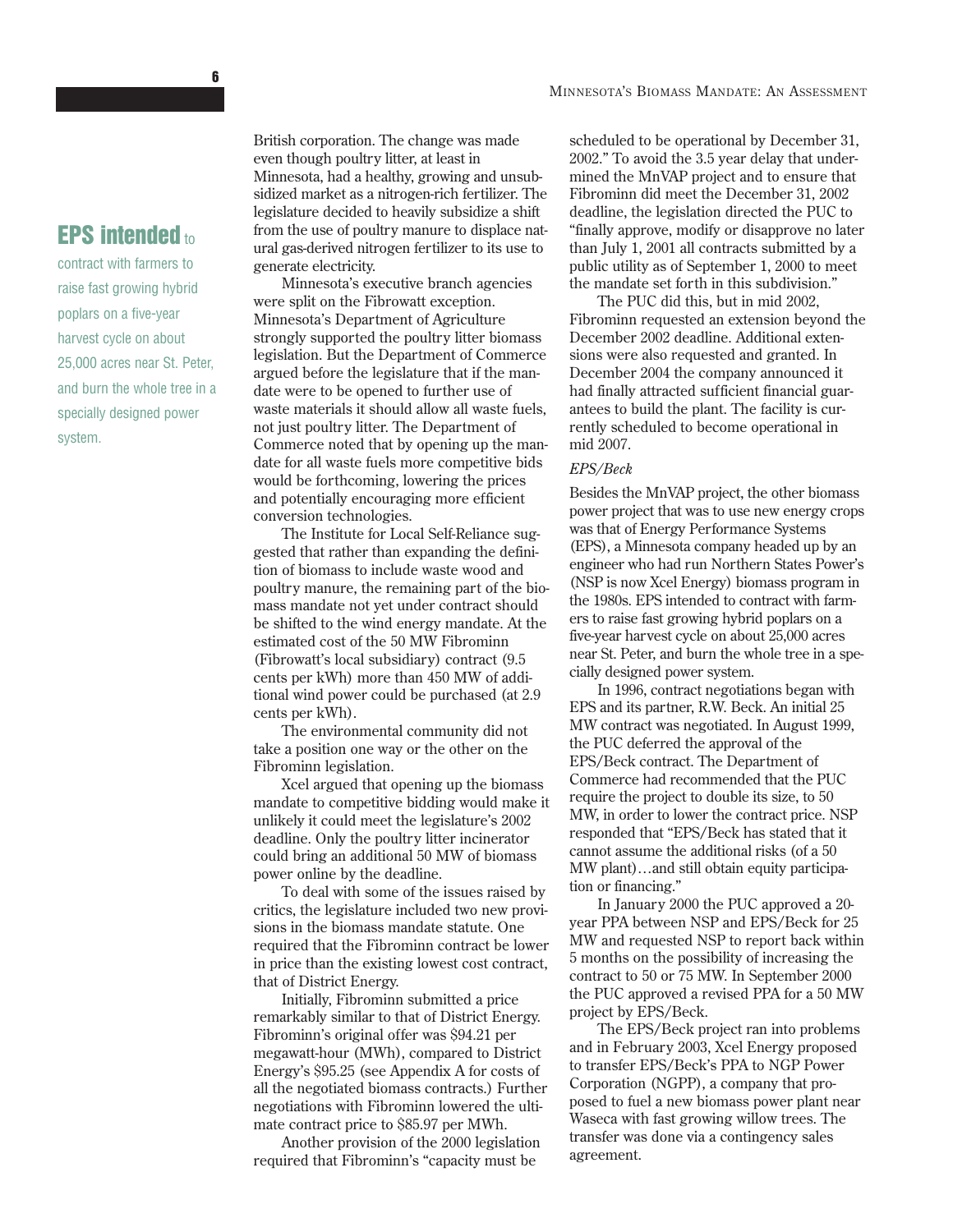In 2003, the legislature made several significant changes in the biomass mandate. It increased the amount of power Fibrominn could generate, from 50 MW to 55 MW and the power the District energy facility could generate, from 25 to 33 MW. It reduced the biomass mandate from 125 MW to 110 MW. And it required the PUC to approve a request pending as of May 15, 2003 to assign "a contract for power from a facility that uses short-rotation, woody crops as its primary fuel previously approved to satisfy a portion of the biomass mandate if the developer of the project agrees to reduce the size of its project from 50 megawatts to 35 megawatts while maintaining a price for energy at or below the current contract price."

In January 2004, Xcel Energy filed an amended plan to transfer EPS/Beck's original PPA to the municipal utilities of Virginia and Hibbing, MN. These cities had agreed to take over NGPP's project and use a combination of fast growing trees and waste wood to provide 35 MW of electricity to Xcel and steam to the cities' district heating systems.

The PPA with Virginia and Hibbing has yet to be approved. It appears that the contract price is around \$104.75. If pending legislation in the 2005 legislature is enacted, fast growing trees (new biomass) will have to comprise only 25 percent of the boiler's fuel over the life of the contract. To satisfy that requirement, about 5,000 acres of hybrid poplar will be needed.

#### *Itasca Power*

As of the completion of this report, the legislature had made one further significant change regarding the use of biomass-generated electricity. In 2001, legislature required Xcel Energy to negotiate a long-term contract for a 10-20 MW facility. It clearly identified which facility this would be by adding, "by a small business-sponsored independent power producer facility to be located within the northern quarter of the state, which means the area located north of Constitutional route No. 8…" The facility could use wood, sawdust, bark, chipped wood, or brush and "must be operational by December 31, 2002".<sup>12</sup>

Itasca Power (IP), the owner of the proposed facility described in the bill, petitioned the PUC several times in 2001 and 2002 to direct Xcel Energy to negotiate a PPA. There was some question as to whether the legislation was part of the biomass mandate. Xcel Energy argued that it was and that since the mandate had been satisfied, it was under no obligation to negotiate a contract with Itasca Power.

In 2003, the legislature again required Xcel Energy to "enter into a power purchase agreement by January 1, 2004, for ten to 20 megawatts of biomass energy and capacity". It added the requirement that the PPA be at an "all-inclusive price not to exceed \$55 per megawatt hour" and that the project be operational and producing energy by June 2005. This requirement would make the price of Itasca Power at least 40 percent lower than the next lowest biomass contract. This provision was not part of the original biomass mandate but a new Renewable Energy Objectives mandate. The REO was voluntary for all Minnesota utilities but mandatory for Xcel Energy.

Despite the explicit price and time guidelines in the legislation, IP and Xcel Energy were still unable to negotiate a mutually satisfactory PPA. In August 2004 the PUC directed IP and Xcel Energy to go through a mediation process to work out a contract. In November 2004 the PUC ordered Xcel Energy to file a proposed power purchase agreement with Itasca Power by November 30, 2004.

As of May 2005, a contract has yet to be approved between Itasca Power and Xcel Energy.

## **Concluding Observations**

Minnesota's biomass mandate was a gutsy effort to jump-start the establishment of energy crops and new energy conversion technologies in the state. The concept was worthy. The execution was inadequate.

There were many reasons the program ran into difficulties. The very high price needed to allow for the introduction of new energy crops and new energy conversion technologies attracted that attention of entrepreneurs peddling existing technologies that relied on waste materials. Within a year of the passage of the original mandate, the legislature agreed to allow waste materials as a fuel. Repeatedly during the next 10 years the legislature intervened on behalf of a specific company to modify the original rules in piecemeal fashion.

Although the original concept was worthy, it too may have been more the result of an individual entrepreneur's involvement in the design of the 1994 law than a widely embraced, well-thought-out strategy. Thus, when problems arose, attention focused much more on meeting the quantitative numbers of the mandate rather than using it to spur new crops and new technologies.

The initial requirement for 100 percent biomass fuels (later lowered to 75 percent)

## **Minnesota's biomass mandate** was a gutsy

effort to jump-start the establishment of energy crops and new energy conversion technologies in the state. The concept was worthy. The execution was inadequate.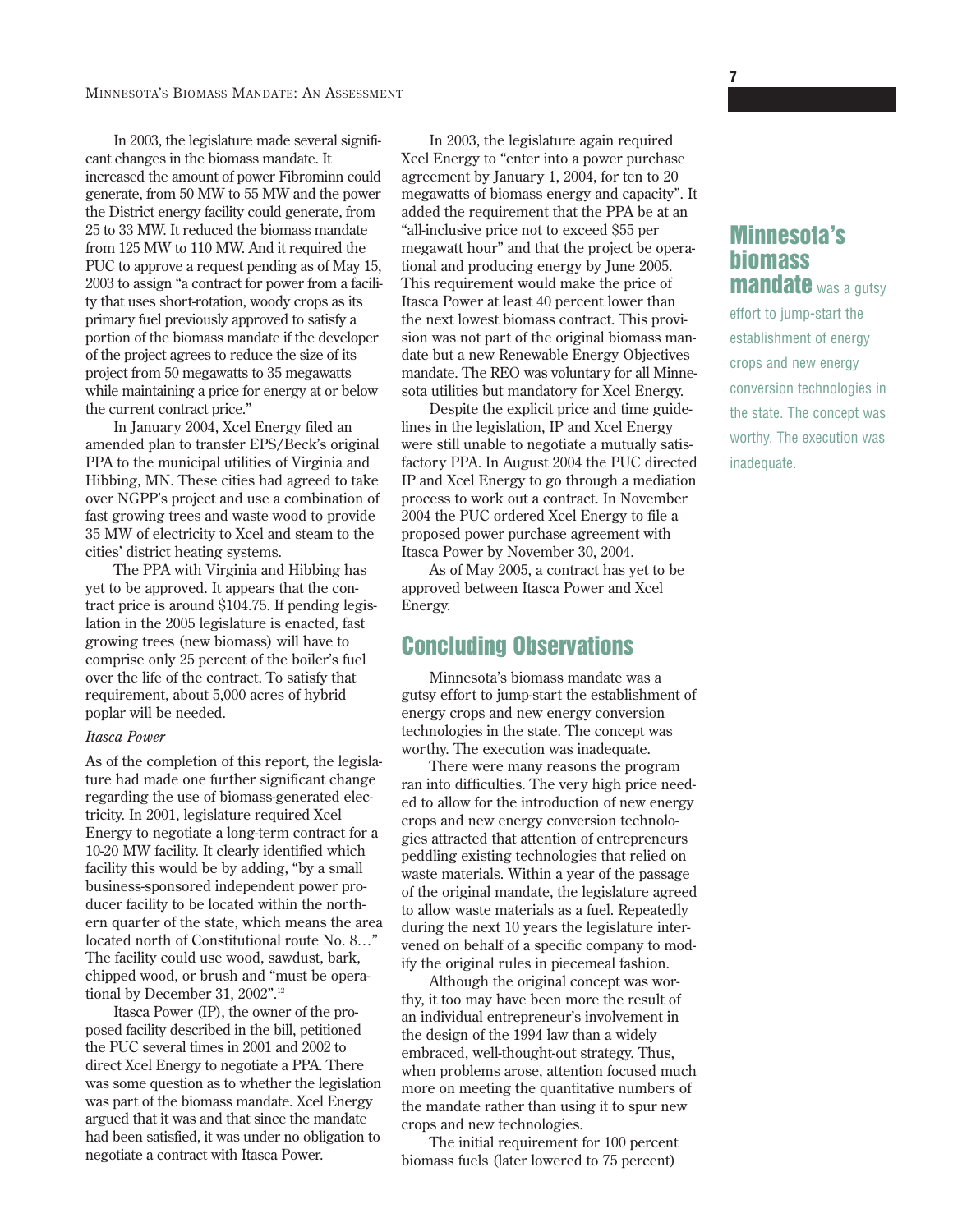eliminated from consideration the lowest cost and most flexible process (co-firing with coal). This obstacle, as well as DOE's offer of a significant sum of money for gasification, may have ultimately derailed the MnVAP project. It is interesting to note, in this regard, the University of Minnesota is home to the Agricultural Research Service's largest group of alfalfa breeders.

EPS/Beck's project also may have suffered from the understandable desire by the PUC and other parties to lower its contract price by doubling its size. The project may also have suffered from the inherent timing mismatch of fast growing trees, even those harvested on a 5 year cycle, and the start-up of electricity generation, as well as the reluctance of farmers to plant a long term tree crop that has little or no alternative uses on highvalued farmland in southern Minnesota.

As the table in Appendix A reveals, the biomass mandate has been a very costly initiative to Minnesotans, more specifically those who purchase electricity from Xcel Energy. The price of the biomass contracts are about three times the price of recent wind energy contracts. (This is not strictly comparable because of the higher value of biomass energy that is dispatchable and available virtually all the time. Also, at least in the case of waste wood-fueled projects, no federal incentive is available while the incentive for wind energy as of 2005 is 1.8 cents per kWh. Poultry litter used for biomass energy is eligible for an incentive comparable to that of wind energy).

It is still not too late to redirect the enormous subsidies involved in the biomass mandate. The highest cost contract has yet to be approved. And it may be possible to buy out the contract for the turkey litter incinerator. This would be costly, but not nearly as costly as continuing the high priced contract for the next 21 years.

## **Appendix A**

| Project                                   | Avg. Price<br><b>\$/MWH</b> | <b>Length of Contract</b><br>(Yrs) |
|-------------------------------------------|-----------------------------|------------------------------------|
| <b>MnVAP</b>                              | (est.) \$105.00             | 12                                 |
| <b>EPS/Beck</b><br>25 MW                  | \$129.83                    | 20                                 |
| <b>EPS/Beck</b><br>50 MW                  | \$105.37                    | 20                                 |
| <b>District Energy</b><br><b>25 MW</b>    | \$95.25                     | 20                                 |
| <b>Fibrominn</b><br>(Original Offer)      | \$94.21                     | 21                                 |
| <b>Fibrominn</b><br><b>Final Approved</b> | \$85.97                     | 21                                 |
| NGPP/Va-Hibbing<br>35 MW                  | (est.) \$104.75             | 20                                 |
| <b>Wind</b>                               | $(est.)$ \$30.00            | 20                                 |

## **Biomass Mandate Contract Costs**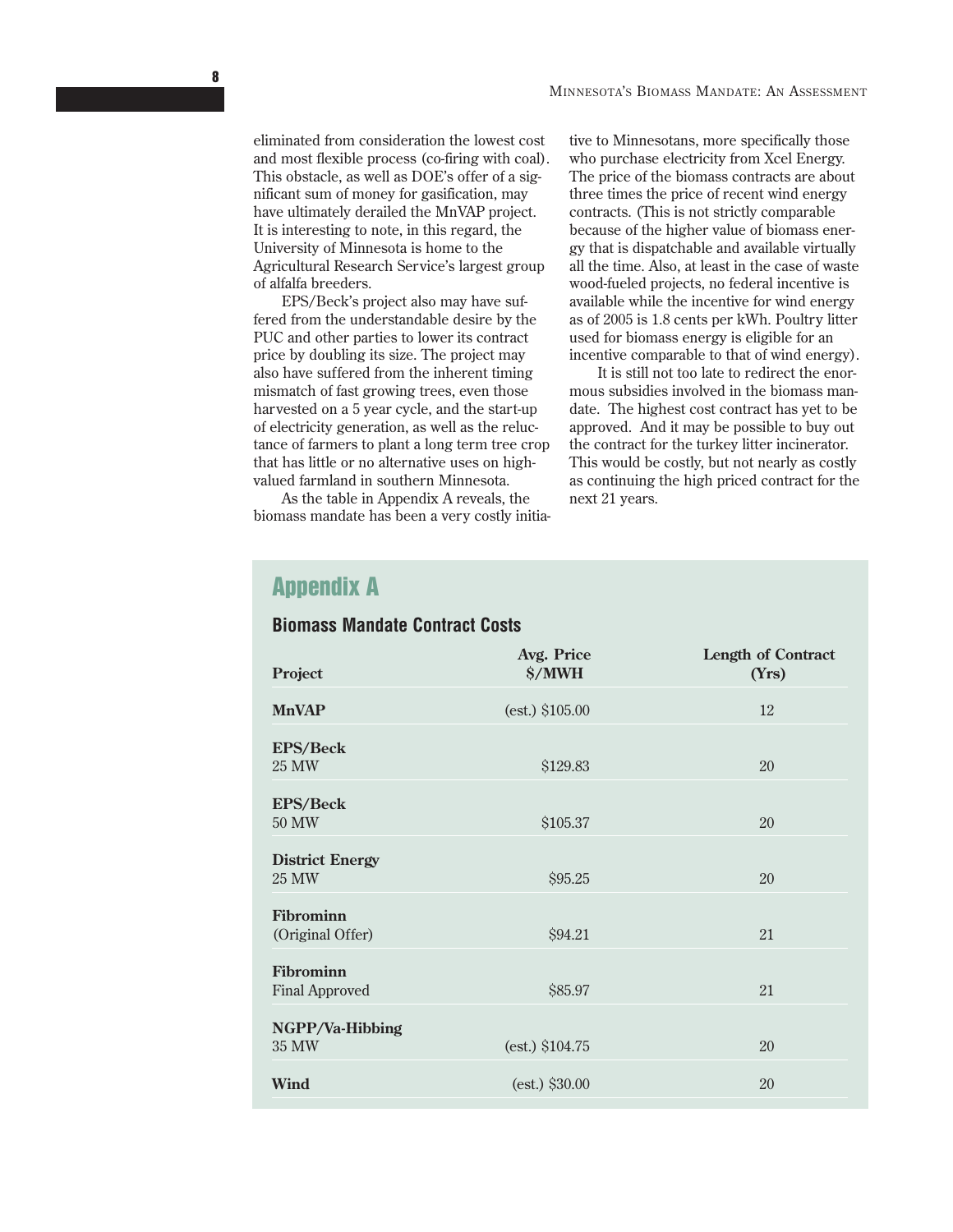## **Appendix B**

## **Minnesota Biomass Mandate Time Line**

- **May 10, 1994.** Governor signs legislation requiring Northern States Power (NSP) to acquire 50 MW of biomass generated electricity by December 31, 1998 and an additional 75 MW by December 31, 2002. All biomass must come from "farm grown closed-loop biomass". **1994**
- **January 1995.** NSP issues a Request for Proposals (RFP) for 50 MW of biomassgenerated electricity. **1995**

**May 25, 1995.** Governor signs legislation that allows 25 MW of the biomass mandate to be "provided by a St. Paul district heating and cooling system cogeneration facility utilizing waste wood as a primary fuel source."

**9**

**September 29, 1995.** NSP presents its short list of biomass power developers to the Public Utilities Commission (PUC) generated by its original RFP. The short list includes: Norstar Power (a partnership between NSP's subsidiary, NRG Energy and Lindroc Energy), Minnesota Valley Alfalfa Producers (MnVAP), a 250 member farmers cooperative in Granite Falls, MN, and Kenetech. Kenetech subsequently withdraws its proposal prior to the final evaluation. Norstar and EPS then develop a joint project for a 25 MW biomass plant using rapidly growing poplars.

**March 7, 1996.** In a petition to the PUC, NSP proposes to reject all bids received from its RFP. **1996**

> **April 11, 1996.** Governor signs legislation that clarifies the meaning of "closed loop, farm-grown biomass." Such biomass must be "fired in a new or substantially retrofitted electric generating facility that is…designed to use biomass to meet at least 75 percent of its fuel requirements."

**June 20, 1996.** PUC orders NSP to select and submit the name of a developer of the first 50 MW of biomass.

**July 12, 1996.** NSP files letter with PUC that it had selected a 75 MW proposal from MnVAP using alfalfa stems as its primary fuel for contract negotiations.

**February 17, 1998.** NSP files petition with PUC for approval of a 12-year power purchase agreement (PPA) with MnVAP. **1998**

> **April 16, 1998.** Izaak Walton League of America (IWLA) asks PUC not to approve MnVAP contract without an environmental review and further testing of its gasification technology.

**December 31, 1998.** Deadline passes for the first 50 MW of the biomass mandate to become operational.

**Early 1999.** Enron, which had signed on as a co-developer with MnVAP in 1998, withdraws from the project. **1999**

> **Spring 1999.** DOE freezes further disbursements from its \$44 million grant to MnVAP for gasification of alfalfa stems.

**April 22, 1999.** PUC approves PPA between Xcel and MnVAP

**August 5, 1999.** PUC defers decision on approving two 25 MW PPAs with EPS/Beck and District Energy. The Department of Commerce asks the PUC to require that EPS/Beck's project double to a 50 MW plant in order to lower the contract price. NSP notes "that EPS/Beck has stated that it cannot assume the additional risks (of a 50 MW plant) recommended by the Department (of Commerce) and still obtain equity participation or financing." The PUC encourages EPS/Beck to increase the size of its project to 50 MW and for District Energy to lower its requested purchase price. It also orders NSP to meet with MnVAP to determine the status of that project.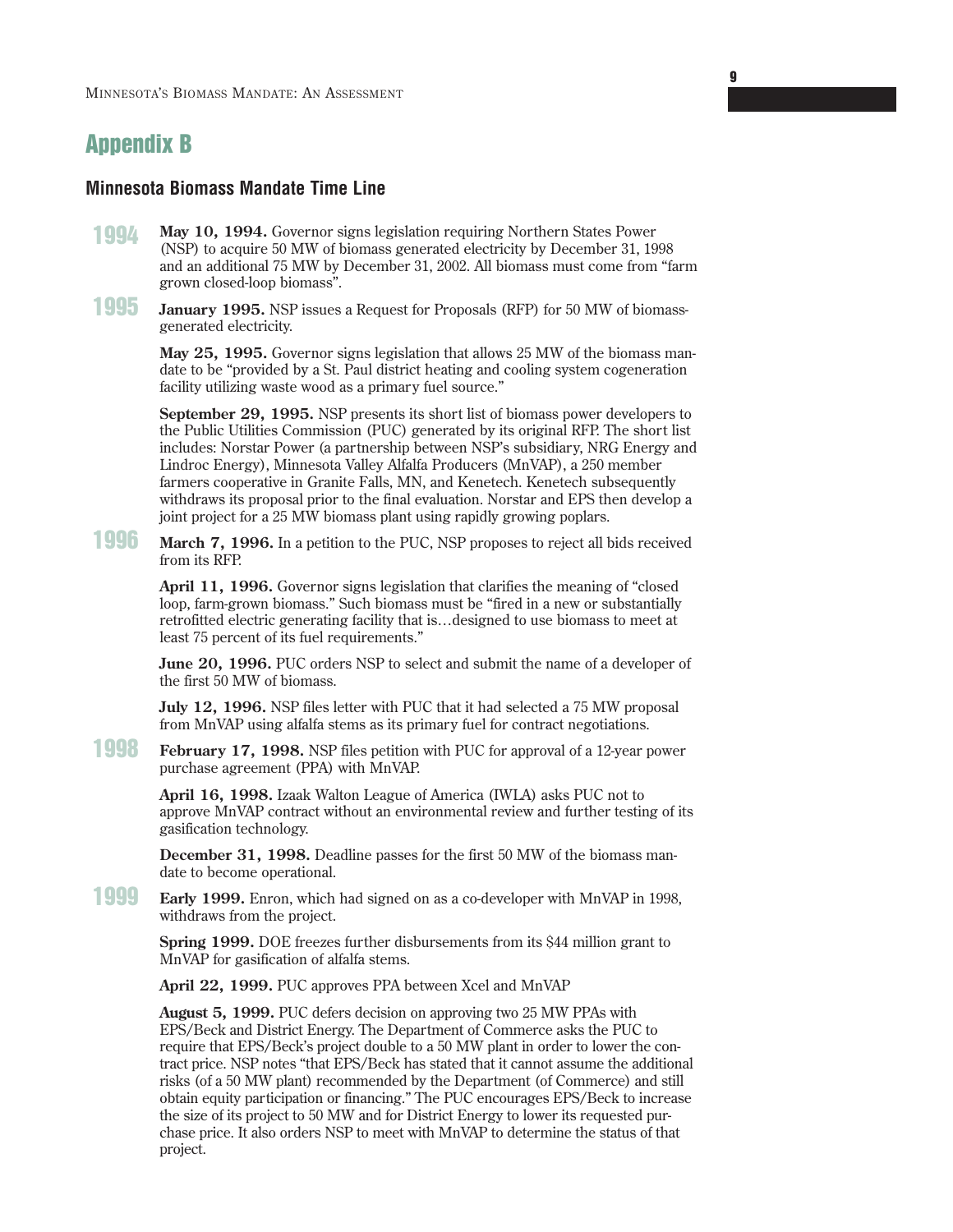**December 9, 1999.** NSP notifies PUC that it has terminated MnVAP's PPA. **1999**

**December 1999.** MnVAP abandons alfalfa electrification project.

**January 11, 2000.** PUC approves a 20-year Power Purchase Agreement (PPA) between NSP and St. Paul Cogeneration for 25 MW, and another between NSP and EPS/Beck for 25 MW. The EPS/Beck project will use a new "whole-tree" combustion technology and fast growing poplars planted on about 25,000 acres near St. Peter, MN and harvested on a five-year cycle. The PUC requests NSP to report back within 5 months on the possibility of increasing the EPS/Beck contract to 50 MW or 75 MW. **2000**

> **April 21, 2000.** Governor signs legislation that allows "no more than 50 megawatts" of the biopower mandate to "be provided by a facility that uses poultry litter as its primary fuel source". The legislation requires NSP to negotiate a PPA with the poultry litter incineration business by September 1, 2000 and the PUC to "approve, modify or disapprove no later than July 1, 2001." The legislation also provides that if the biomass mandate remains unsatisfied by contracts filed with the PUC by September 1, 2000 then a new competitive bidding process should be conducted. In the new process a facility "co-firing biomass with non-biomass" will qualify even if the biomass should be a small portion of the overall fuel. Qualifying biomass for a new competitive bidding process includes "farm-grown closed-loop biomass, agricultural wastes, including animal, poultry and plant wastes, and waste wood, including chipped wood, bark, brush, residue wood and sawdust."

**August 21, 2000.** Northern States Power becomes Xcel Energy after a merger between Northern States Power and Denver-based New Century Energies.

**September 11, 2000.** PUC approves PPA for the expansion of the EPS/Beck project from 25 MW to 50 MW.

**May 8, 2001.** PUC approves a 21 year PPA between Xcel and Fibrominn for 50 MW. **2001**

> **June 20, 2001.** Governor signs legislation that requires Xcel to "accept and consider on an equal basis with other biomass proposals…a proposal for a new facility to satisfy more than ten but not more than 20 megawatts of the electrical generation requirements by a small business-sponsored independent power producer facility to be located with the northern quarter of the state, which means the area located north of Constitutional Route No. 8…and that utilizes biomass residue wood, sawdust, bark, chipped wood or brush to generate electricity." The facility "must" be "operational by December 31, 2002."

**February 8, 2002.** The developer of the proposed 10-20 megawatt facility, Itasca Power, requests the PUC to direct Xcel to enter into negotiations. **2002**

> **June 27, 2002.** The PUC decides that no action is warranted on Itasca Power's request.

**August 8, 2002.** Fibrominn requests a l0 month extension of the data at which it must either complete the financing of the plant or begin continuous construction, from July 2002 to April 30, 2003. Xcel Energy agrees.

**December 31, 2002.** Deadline passes for second 75 MW of biomass power to be operational under the original mandate.

**February 12, 2003.** Fibrominn requests an additional 6 month extension from April 30 to October 31, 2003 PUC agrees. **2003**

> **February 27, 2003.** Xcel files proposal with PUC to transfer the PPA contracted with EPS/Beck to NGP Power Corporation. NGPP would fuel a new biomass power plant near Waseca with fast growing willow trees.

> **May 6, 2003.** Saint Paul Cogeneration Facility, a joint venture between Trigen-Cinergy and Market Street Energy (the latter owned by Saint Paul District Energy) begins generating electricity under its 25 MW contract with Xcel.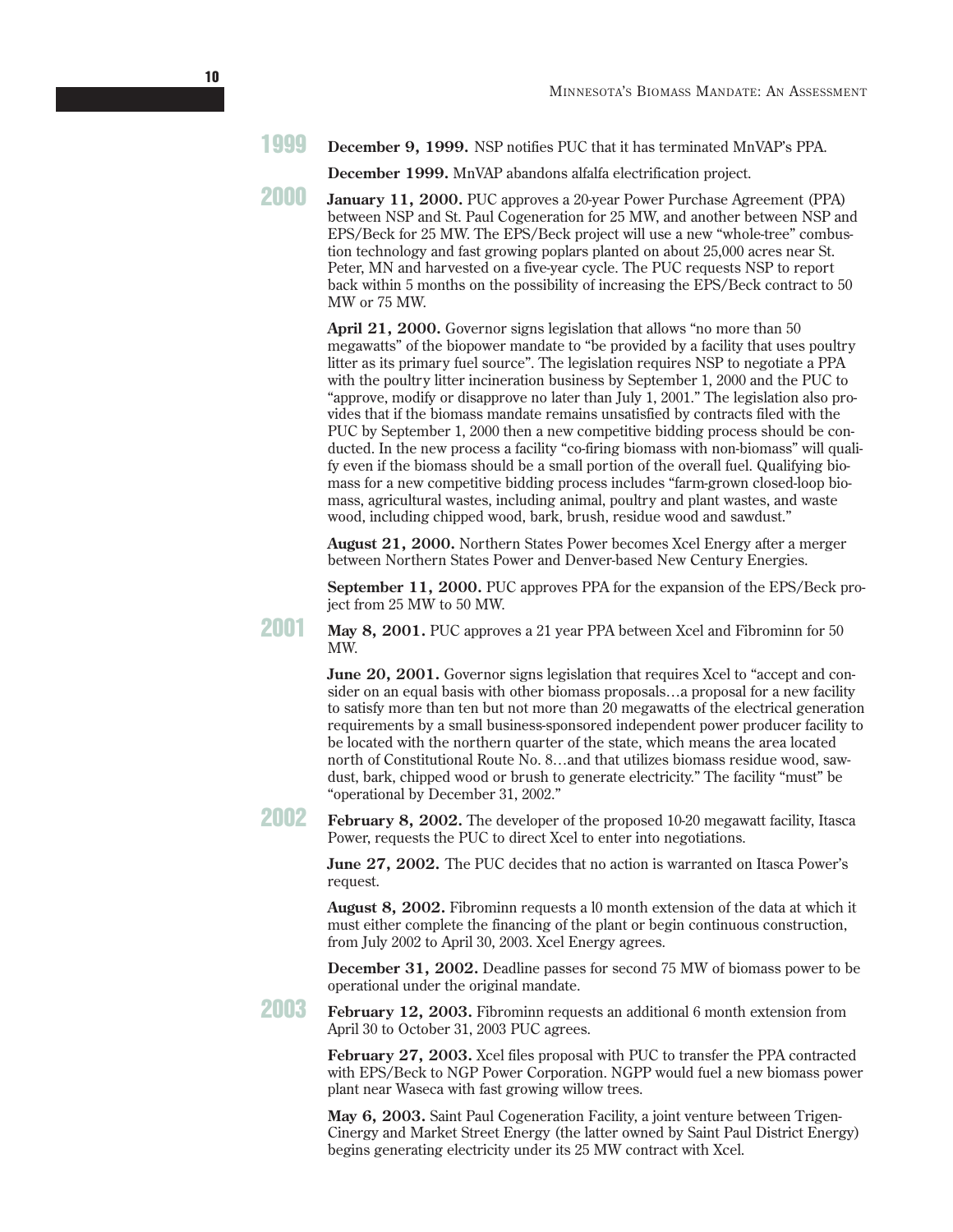**May 25, 2003.** Governor signs legislation that pushes back the date when the 10- 20 megawatt facility must become operational. New language requires it to "be under construction by December 31, 2005". **2003**

**May 29, 2003.** Governor signs legislation containing several major provisions.

1) Raises ceiling on the St. Paul district heating and cooling system biomass contract from 25 MW to 33 MW, and the poultry litter firm's biomass contract from 50 MW to 55 MW.

2) Reduces the biomass mandate from 125 MW to 110 MW.

3) Requires the PUC to "approve a request" pending before it to allow the EPS/Beck contract to be transferred if the new "developer of the project agrees to reduce the size of its project from 50 megawatts to 35 megawatts, while maintaining a price for energy at or below the current contract price."

4) Changes the Renewable Energy Objectives section that requires all Minnesota utilities to make a good faith effort to increase the amount of renewable electricity they use(the Renewable Energy objective is mandatory for Xcel). The new language expands the definition of an "eligible energy technology" to include "biomass, which includes an energy recovery facility used to capture the heat value of mixed municipal solid waste or refuse-derived fuel from mixed municipal solid waste as a primary fuel".

5) Requires that biomass electricity be "not less than 0.5 percent" of the energy generated under the renewable energy objectives by 2005 and one percent by 2010.

6) Requires Xcel "to enter into a power purchase agreement by January 1, 2004 for ten to 20 megawatts of biomass energy and capacity at an all-inclusive price not to exceed \$55 per megawatt-hour…The project must be operational and producing energy by June 30, 2005."

**September 5, 2003.** PUC approves extension of "effective date" of Fibrominn PPA to October 31, 2003 and allows Xcel to continue to extend the date.

**January 16, 2004.** Xcel files an amended plan to transfer EPS/Beck's PPA to NGP, given the new language in the 2003 legislation. NGP Power has been negotiating with the city utilities of Virginia and Hibbing. The result is that cities become owners of NGPP's project and propose to use fast growing trees and waste wood to fuel existing, refurbished, city boilers. **2004**

> **August 13, 2004.** PUC asks the Office of Administrative Hearings to mediate the disagreement regarding a PPA between Itasca Power and Xcel.

> **October 1, 2004.** PUC receives a report from Administrative Law Judge Beverly Jones Heydinger's on the mediation results. The parties were unable to reach agreement.

> **November 4, 2004.** PUC orders Xcel to file a proposed purchased power agreement with Itasca Power with the Commission by November 30, 2004 and orders Itasca to accept or reject the proposed agreement within 90 days of receiving it. "If Itasca does not notify the Commission of its acceptance or rejection of the proposed agreement within 90 days of receiving it, the Commission will presume that Itasca has rejected it and will close this docket."

**May 1, 2005.** Neither the Itasca PPA nor the Hibbing-Virginia PPA has been approved by the PUC. Legislation pending to permit the Hibbing-Virginia contract to be satisfied with 25 percent farm-grown biomass. **2005**